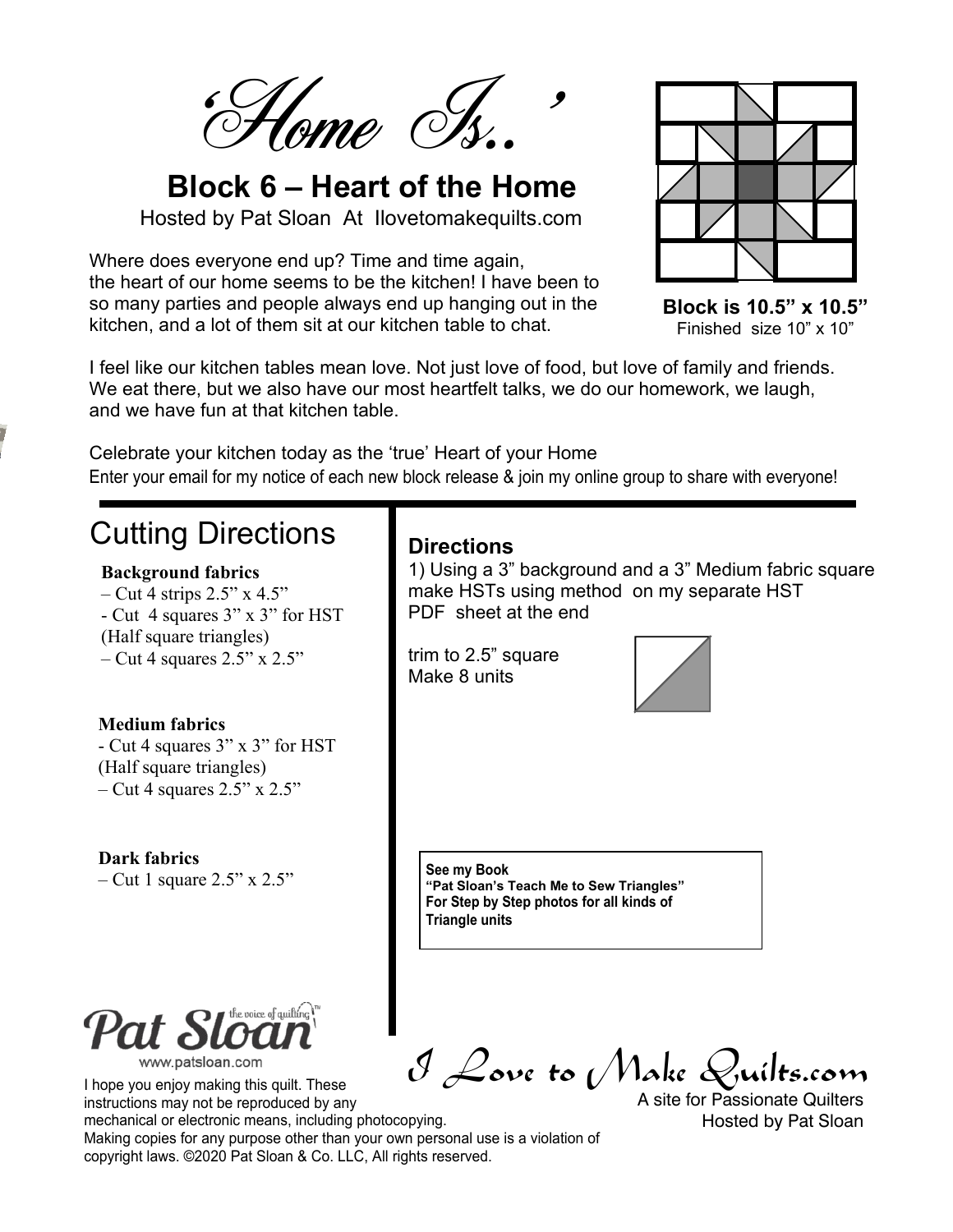$\mathcal J$  Love to Make Quilts.com<br>A site for Passionate Quilters Hosted by Pat Sloan 'Home Is..'

2) Following the diagram place a HST as shown. Sew a 2.5" x 4.5" background to both ends Measures 2.5" x 10.5" Make 2 units









3) Following the diagram, sew 2 HST units, a 2.5" x 2.5" background, and a 2.5" medium square togehter

Measures 4.5" x 4.5" Make 2 units





4) Following the diagram, sew a 2.5" x 2.5" background square to a HST units Sew that unit to the top of the unit from step #3 Measures 4.5" x 6.5"

Make 2 units



5) Following the diagram, sew a 2.5" x 2.5" Medium squares to both ends of a 2.5" x 2.5" dark

**Square** Measures 2.5" x 6.5" Make 1



# **Block 6 – Heart of the Home**

I hope you enjoy making this quilt. These instructions may not be reproduced by any mechanical or electronic means, including photocopying. Making copies for any purpose other than your own personal use is a violation of copyright laws. ©2020 Pat Sloan & Co. LLC, All rights reserved.



**(Page - 2)**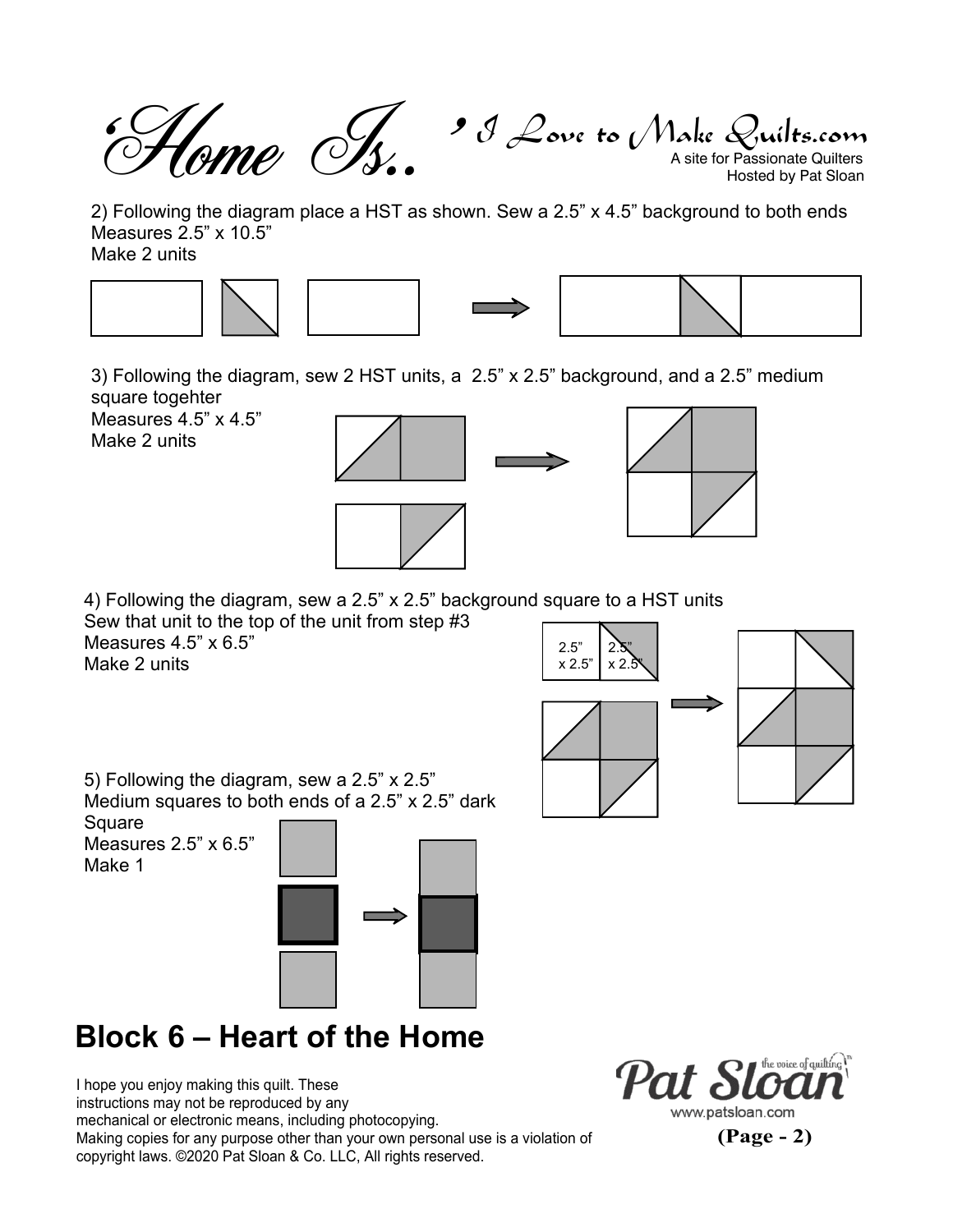$\mathscr{F}\mathscr{L}$ ove to (Make Quilts.com<br>A site for Passionate Quilters Hosted by Pat Sloan 'Home Is..'

6) Following the diagram place units from step #4 in the correct rotation Sew a step #4 unit to both sides of the Step #5 unit Measures 6.5" x 10.5" Make 1



6) Following the diagram Sew a unit from Step #2 to the top and bottom of the middle Measures 10.5" x 10.5"

Make 1



### **Block 6 – Heart of the Home**

I hope you enjoy making this quilt. These instructions may not be reproduced by any mechanical or electronic means, including photocopying. Making copies for any purpose other than your own personal use is a violation of copyright laws. ©2020 Pat Sloan & Co. LLC, All rights reserved.



**(Page - 3)**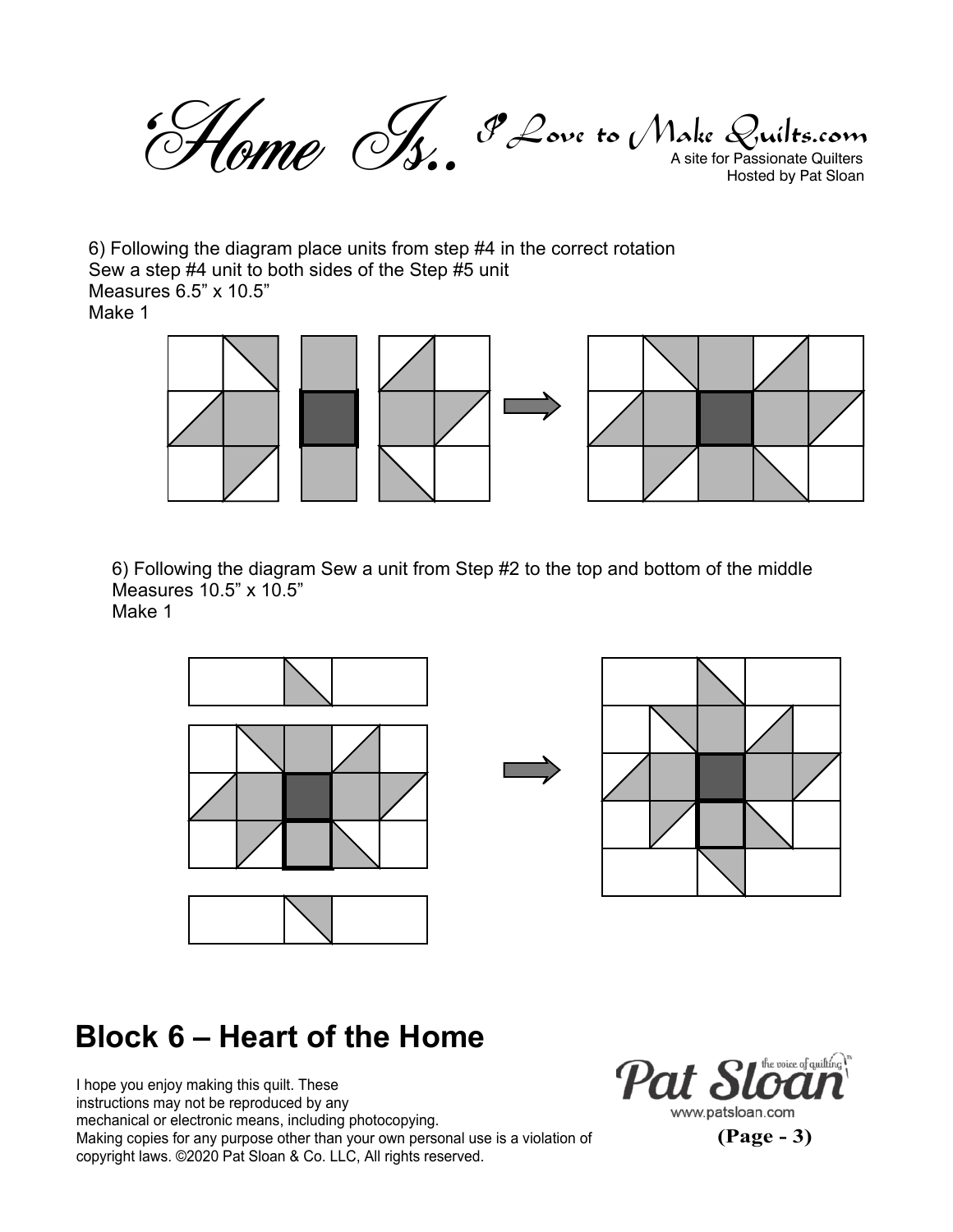

# **Unfinished / CUTTING Sizes**

See directions for more details



#### **Block is 10.5" x 10.5"** IN the Quilt it is finished size 10" x 10" **Block 6 – Heart of the Home**

I hope you enjoy making this quilt. These instructions may not be reproduced by any mechanical or electronic means, including photocopying. Making copies for any purpose other than your own personal use is a violation of copyright laws. ©2020 Pat Sloan & Co. LLC, All rights reserved.



www.patsloan.com

**(Page - 4)**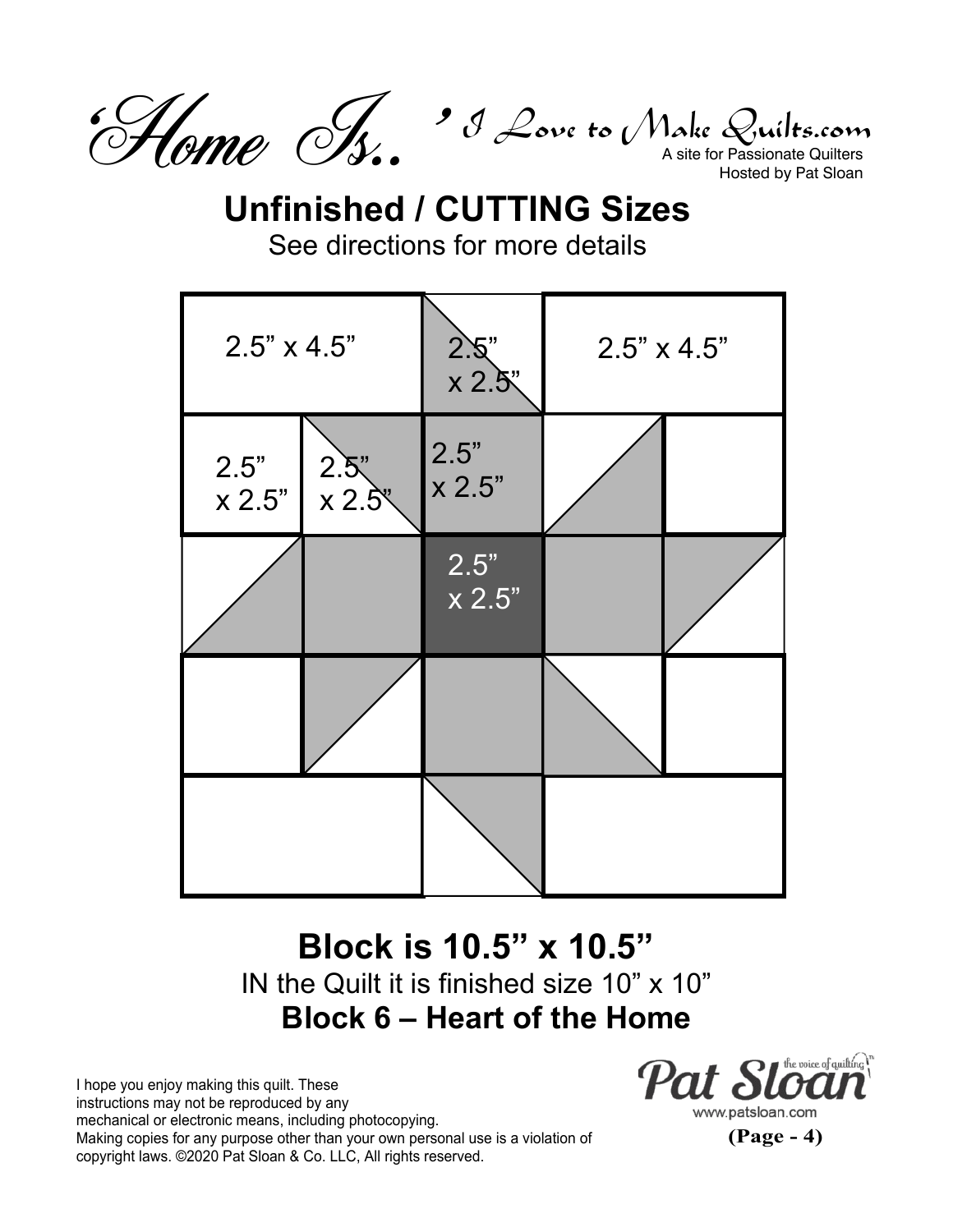

**BONUS PROJECT**

I Love to Make Quilts.com

A site for Passionate Quilters Hosted by Pat Sloan



**58.5" x 70.5" - 30 Blocks Cut 49 strips 2.5" x 10.5" Cut 20 squares 2.5" x 2.5"**

I hope you enjoy making this quilt. These instructions may not be reproduced by any

mechanical or electronic means, including photocopying.

Making copies for any purpose other than your own personal use is a violation of copyright laws. ©2020 Pat Sloan & Co. LLC, All rights reserved.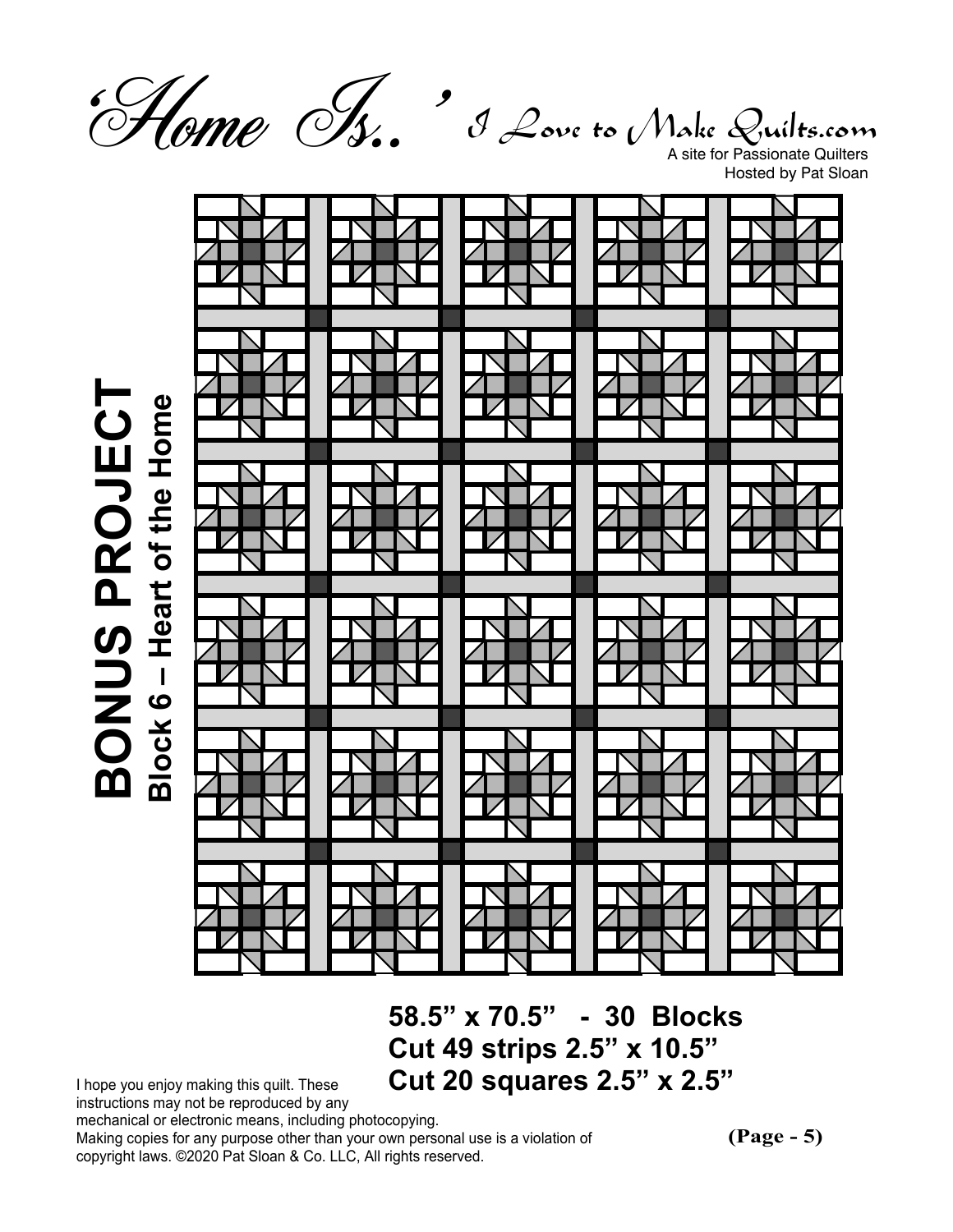'Home Is..'

 $\mathcal J$  Love to Make Quilts.com<br>A site for Passionate Quilters

Hosted by Pat Sloan



## **BONUS Project Coloring Page**

#### **Block 6 – Heart of the Home**

I hope you enjoy making this quilt. These instructions may not be reproduced by any mechanical or electronic means, including photocopying. Making copies for any purpose other than your own personal use is a violation of copyright laws. ©2020 Pat Sloan & Co. LLC, All rights reserved.

 $\bm{r}$  the voice of quilting  $\bm{r}$ Pat Sli www.patsloan.com

**(Page - 6)**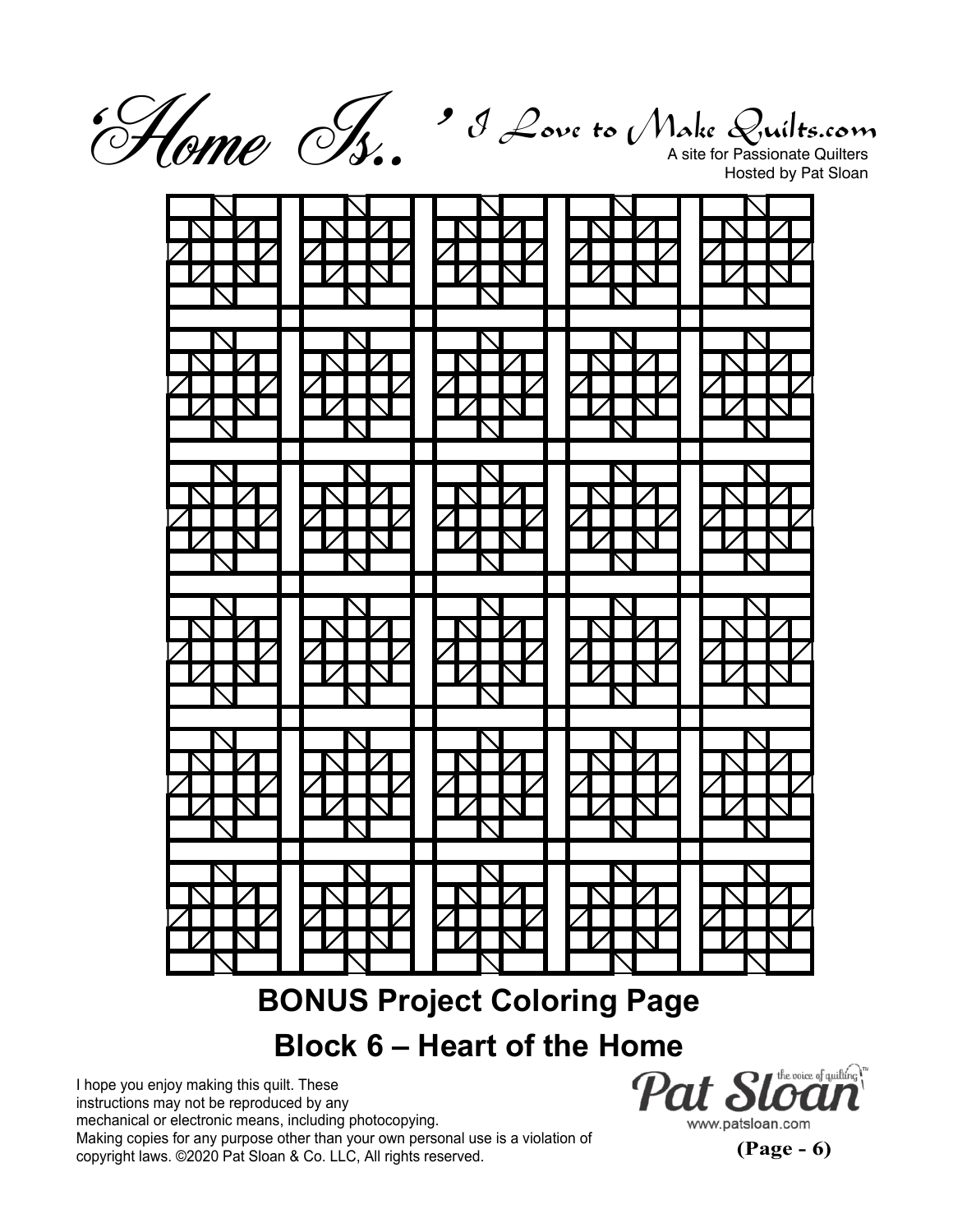$\mathcal J$  Love to Make Quilts.com<br>A site for Passionate Quilters 'Home Is..'

Hosted by Pat Sloan



## **QUILT PLACEMENT** \*\*\* See the Project page for the Layout Directions \*\*\* **Block 6 – Heart of the Home**

I hope you enjoy making this quilt. These instructions may not be reproduced by any mechanical or electronic means, including photocopying. Making copies for any purpose other than your own personal use is a violation of copyright laws. ©2020 Pat Sloan & Co. LLC, All rights reserved.



**(Page - 7)**